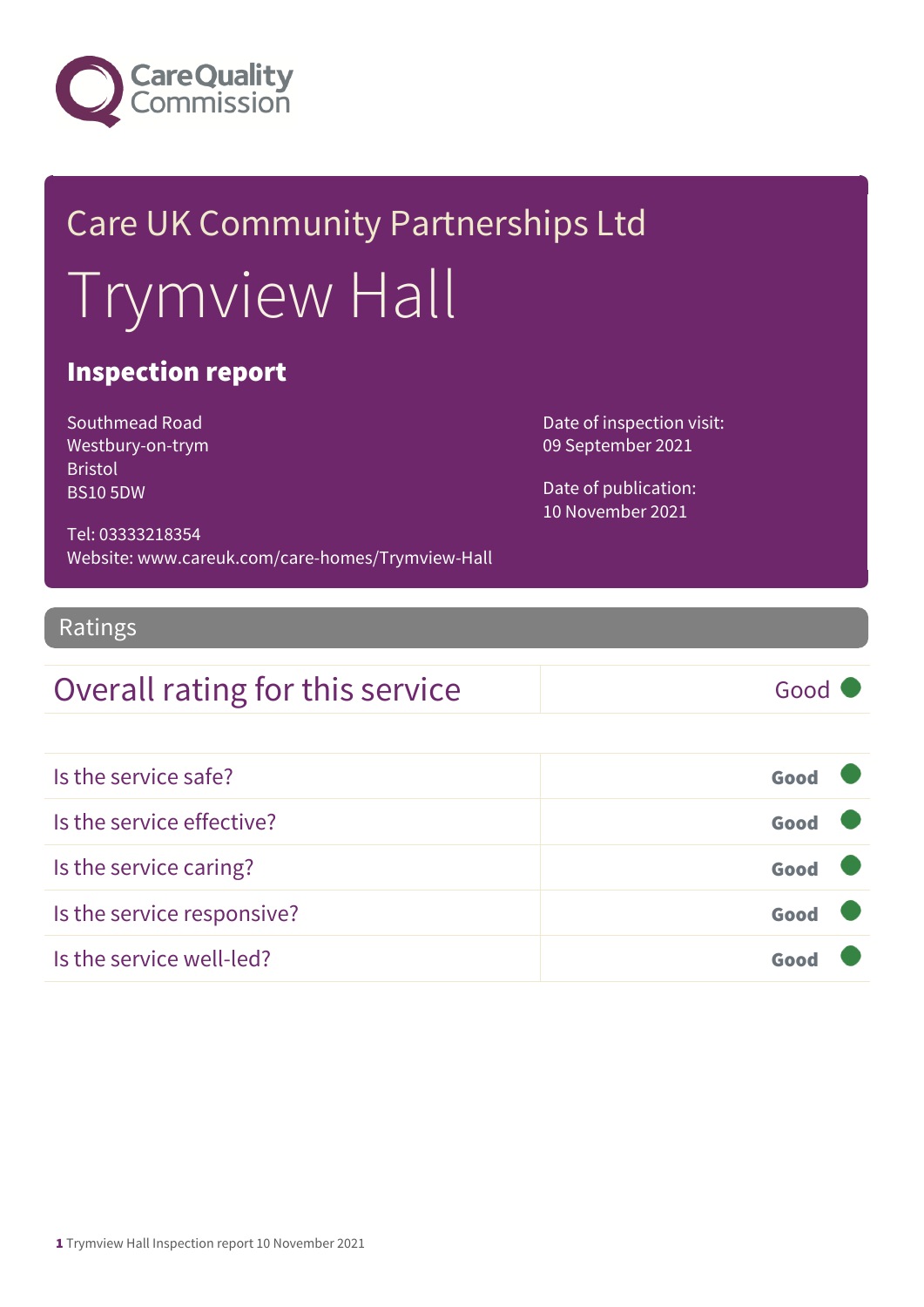### Summary of findings

### Overall summary

#### About the service

Trymview is a residential care home providing personal and nursing care to 31 people aged 65 and over at the time of the inspection. The service can support up to 66 people. The home had plans in progress to deregister nursing care and provide residential care only.

The home accommodates up to 66 people in a purpose-built building. Rooms are located over two floors.

People's experience of using this service and what we found

People and their relatives were happy with the care they received. One person told us, "the staff are nice and kind". Staff talked fondly about the people they supported and understood their needs well.

People told us they felt safe and there were clear measures in place to manage risk. This included individual risk assessments which were reviewed regularly. There were infection control measures in place to manage the risk around spread of infection. This included measures related to the Covid pandemic. Medicines were managed safely and people received their medicines as prescribed.

The service was effective, staff received training and support to carry out their roles effectively. Supervision was being prioritised by the new manager to ensure all staff were up to date and receiving good support. People were supported nutritionally and in accordance with their needs. The midday meal was a pleasant experience with people being given choice and plenty to drink.

People experienced good care as reflected in feedback from them and their relatives. We observed caring and respectful interactions between staff and people throughout the inspection; staff for example checked if people had enough to drink and asked them where they preferred to have their meal.

The service was responsive to people's needs. Planning took account of people's individual needs and preferences. Staff clearly knew people they supported well and spoke with kindness and respect about how they supported them.

The home had been through a period of disruption in relation to management. However, there was a sense that staff morale was improving. There was a new manager in post who was intending to register with CQC. It was evident that they intended to include people in the running of the service by seeking their involvement wherever possible. The home was supported by the regional director and managers from other services within the organisation. There was a programme of audits and checks to help identify areas for improvement.

People were supported to have maximum choice and control of their lives and staff supported them in the least restrictive way possible and in their best interests; the policies and systems in the service supported this practice.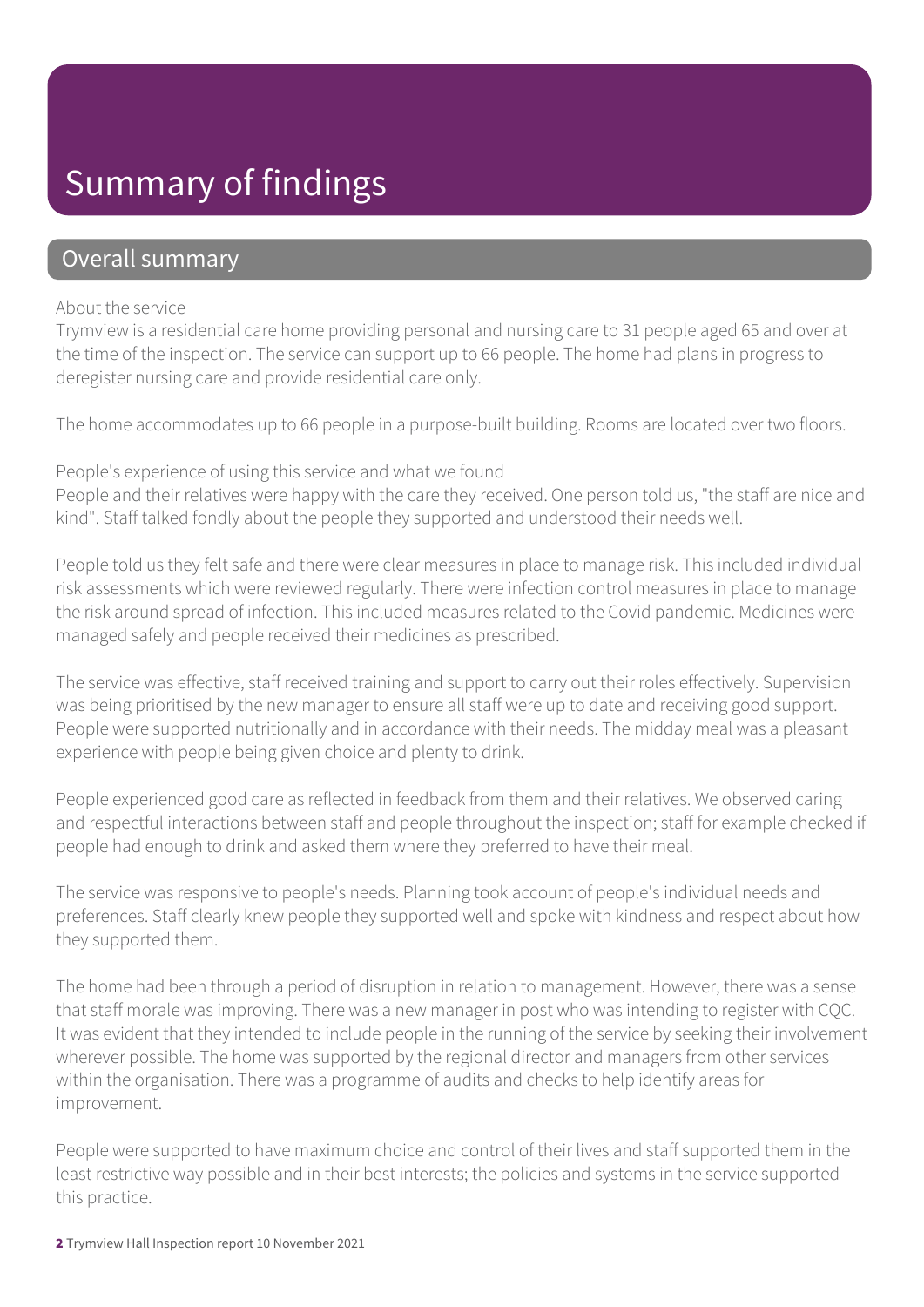For more details, please see the full report which is on the CQC website at www.cqc.org.uk

Rating at last inspection. This service was registered with us on 20 November 2019 and this is the first inspection.

Why we inspected

This was a planned inspection in order to give the home a rating.

We looked at infection prevention and control measures under the Safe key question. We look at this in all care home inspections even if no concerns or risks have been identified. This is to provide assurance that the service can respond to COVID-19 and other infection outbreaks effectively.

Follow up

We will continue to monitor information we receive about the service until we return to visit as per our reinspection programme. If we receive any concerning information we may inspect sooner.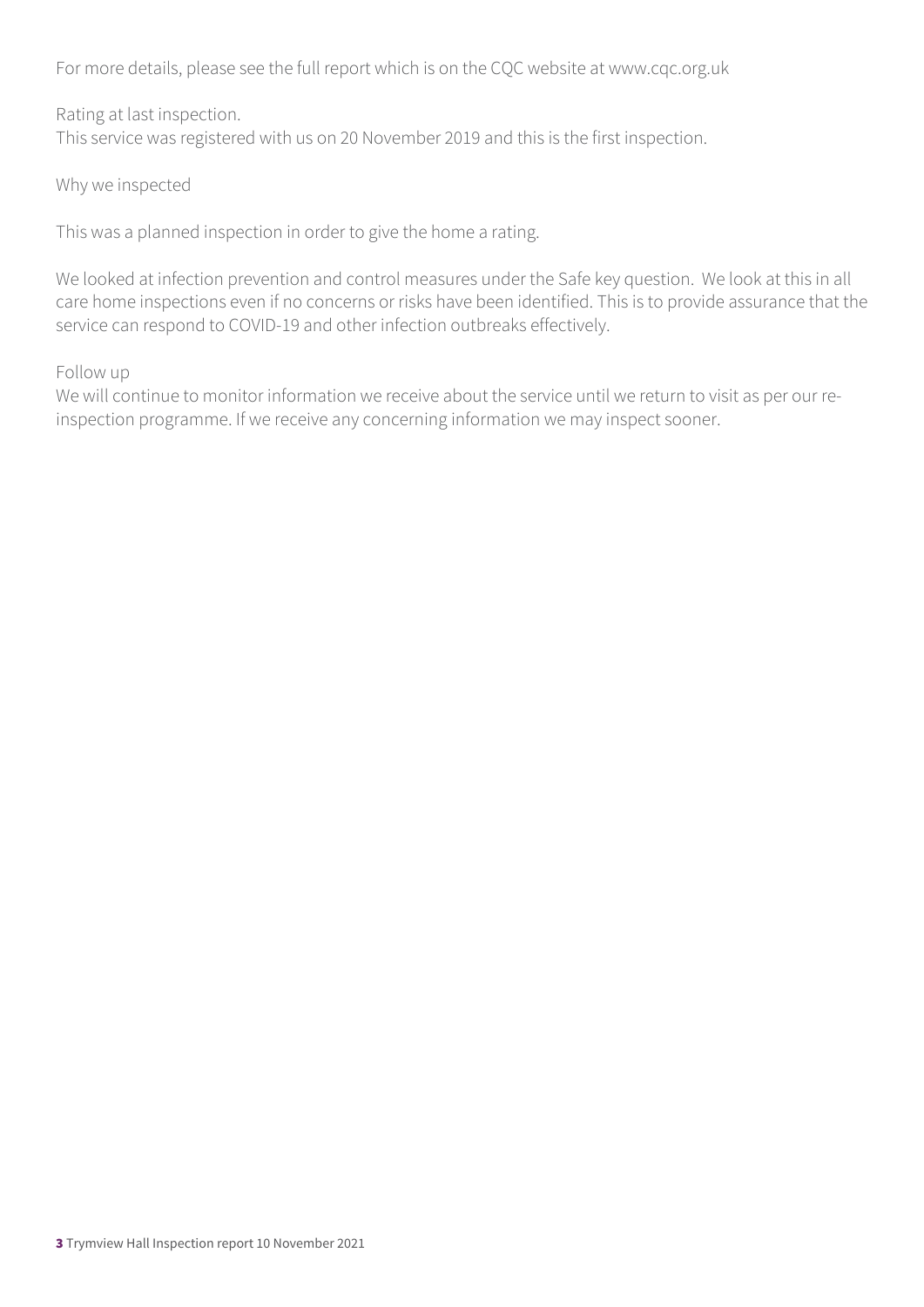### The five questions we ask about services and what we found

We always ask the following five questions of services.

| Is the service safe?                                                         | Good |
|------------------------------------------------------------------------------|------|
| The service was safe.<br>Details are in our safe findings below.             |      |
| Is the service effective?                                                    | Good |
| The service was effective.<br>Details are in our effective findings below.   |      |
| Is the service caring?                                                       | Good |
| The service was caring.<br>Details are in our caring findings below.         |      |
| Is the service responsive?                                                   | Good |
| The service was responsive.<br>Details are in our responsive findings below. |      |
| Is the service well-led?                                                     | Good |
| The service was well led.<br>Details are in our well led findings below.     |      |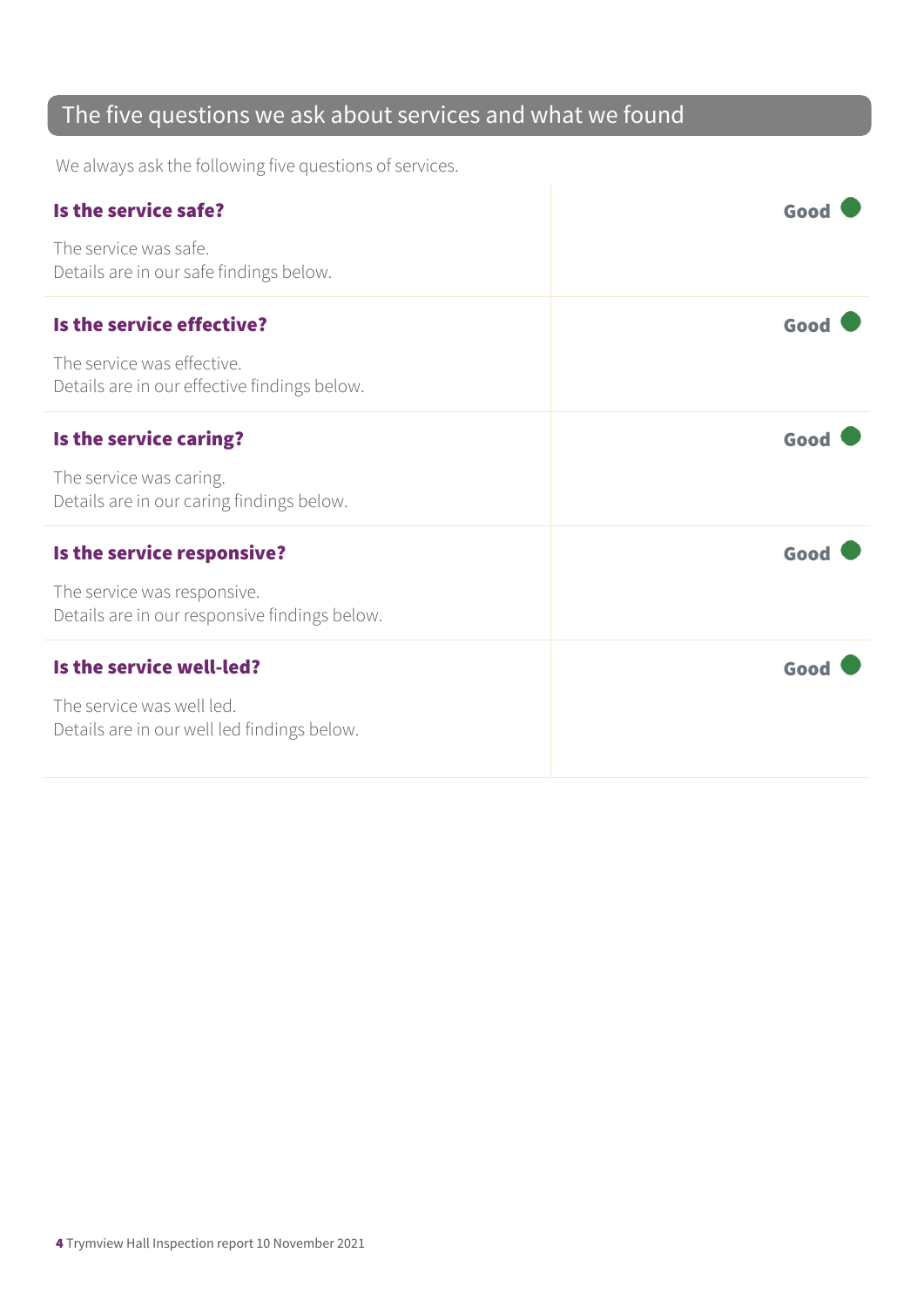

# Trymview Hall Detailed findings

### Background to this inspection

#### The inspection

We carried out this inspection under Section 60 of the Health and Social Care Act 2008 (the Act) as part of our regulatory functions. We checked whether the provider was meeting the legal requirements and regulations associated with the Act. We looked at the overall quality of the service and provided a rating for the service under the Care Act 2014.

Inspection team The inspection was carried out by two inspectors.

#### Service and service type

Trymview is a 'care home'. People in care homes receive accommodation and nursing or personal care as a single package under one contractual agreement. CQC regulates both the premises and the care provided, and both were looked at during this inspection.

The service had a newly appointed manager who was intending to register with the Care Quality Commission. Once registered, they and the provider would be legally responsible for how the service is run and for the quality and safety of the care provided.

Notice of inspection

This inspection was announced. We gave a short period notice of the inspection so that we could be sure there would be senior staff in place to support the inspection.

#### What we did before the inspection

The provider was not asked to complete a provider information return prior to this inspection. This is information we require providers to send us to give some key information about the service, what the service does well and improvements they plan to make. We took this into account when we inspected the service and made the judgements in this report. We used information available to us, such as information shared with us from relatives and notifications. Notifications are information about specific events and incidents, which the provider is required to tell us about by law.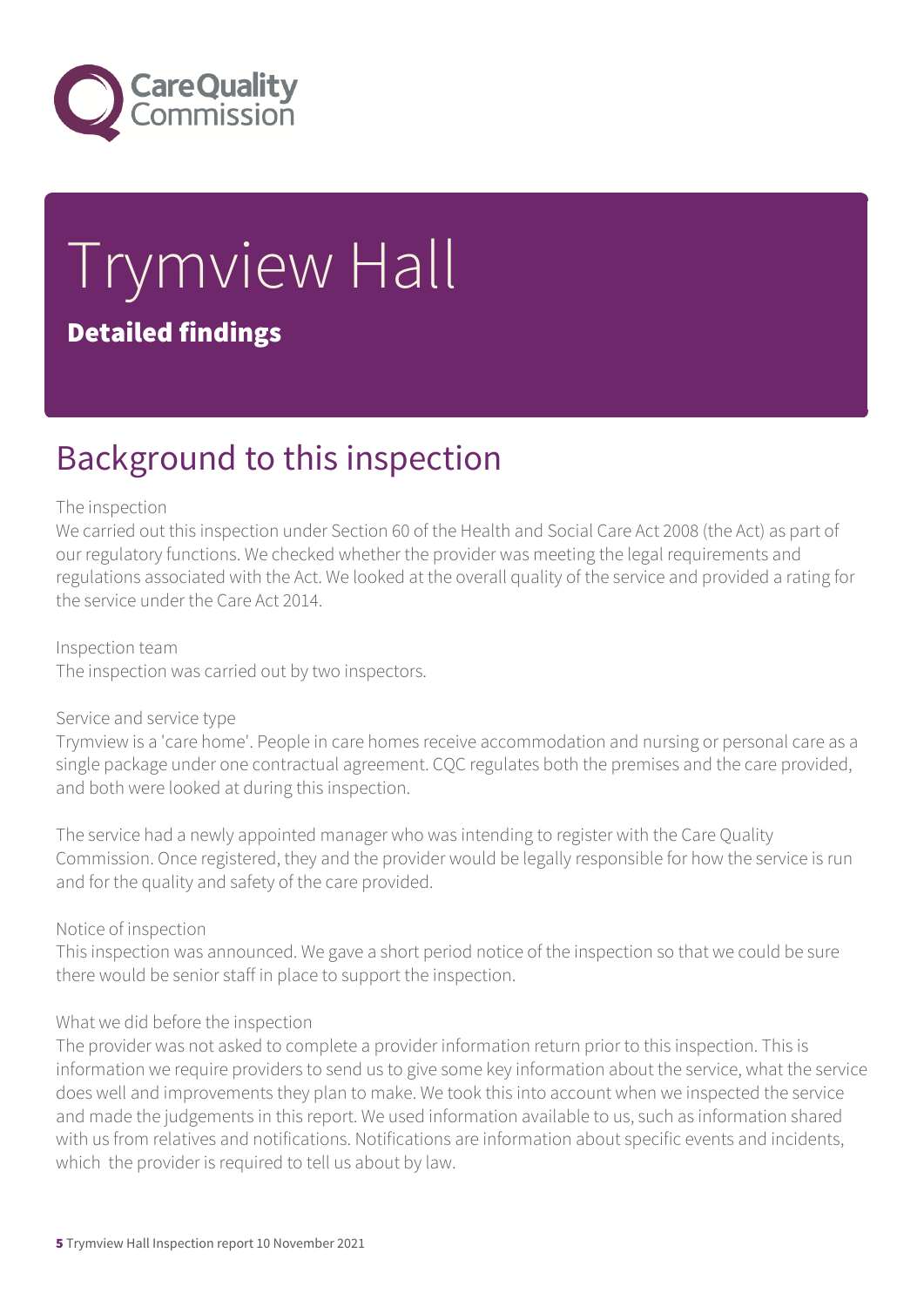#### During the inspection

We spoke with four people using the service and three relatives. We spoke with the regional director, newly appointed manager, six members of staff including a nurse, team leaders, care assistants and chef. We viewed a range of records, including three people's care records, medicine administration records and complaints.

#### After the inspection

We spoke with the manager and regional director online to complete our discussions and gather further evidence. We viewed further records such as audits and staff medicines competencies.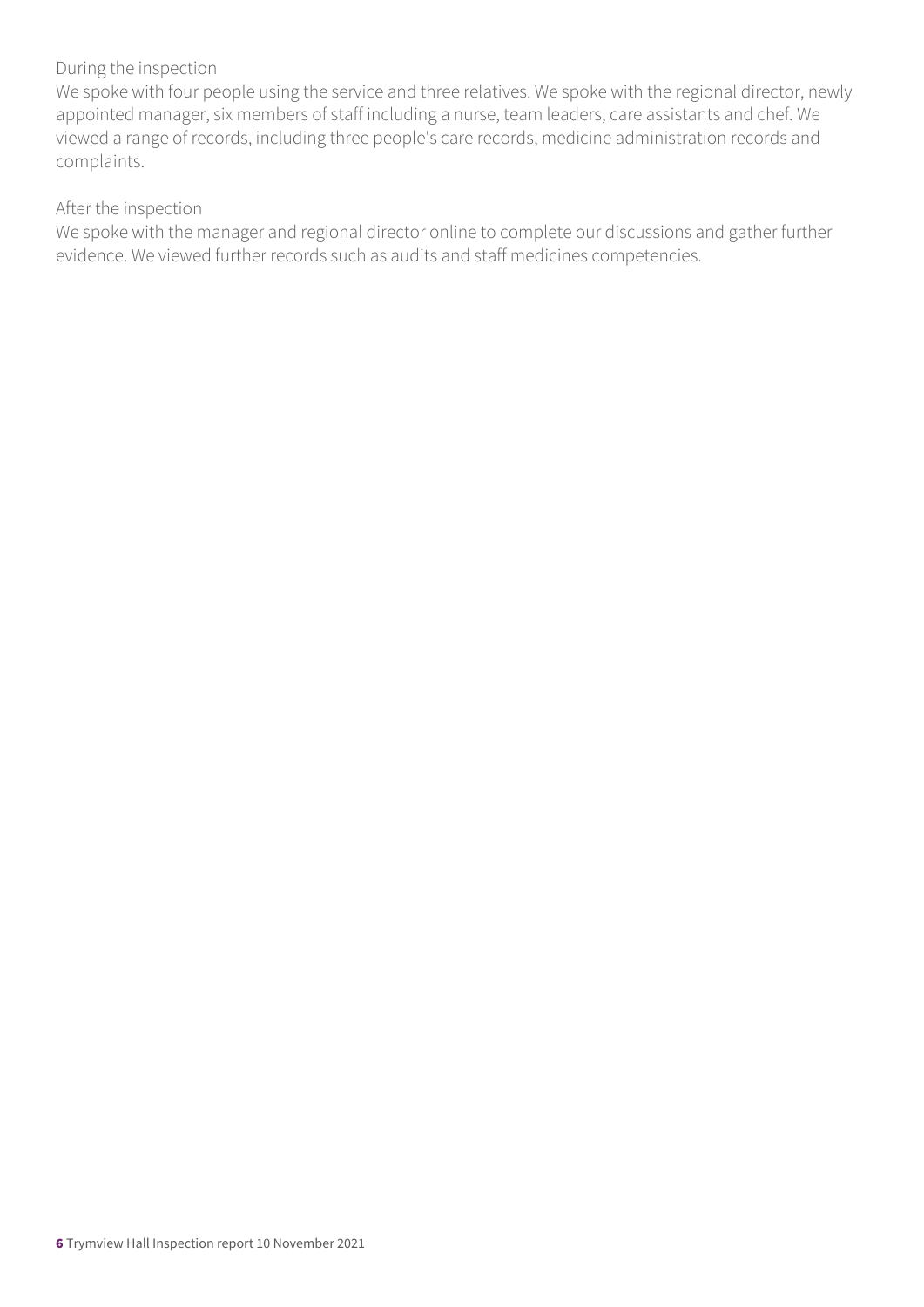### Is the service safe?

# Our findings

Safe – this means we looked for evidence that people were protected from abuse and avoidable harm.

This is the first inspection for this newly registered service. This key question has been rated Good. This meant people were safe and protected from avoidable harm.

Systems and processes to safeguard people from the risk of abuse

● Staff received training in safeguarding and knew what to do if they were concerned about a person in the home, or bad practice. Staff had access to a senior member of staff 'on call' should a safeguarding incident take place out of hours.

● Staff worked with the safeguarding team in the local authority and made notifications to CQC when there were any potential safeguarding concerns. Clear records were kept in relation to this.

#### Assessing risk, safety monitoring and management

- There were individual risk assessments in place for people, detailing the measures required to ensure people were safe, these were reviewed regularly to check they remained relevant. One person, for example had an allergy and there were specific measures in place to manage this.
- We observed that fire exits were free of clutter and there was information available to staff about what to do in an emergency.
- When a person experienced an accident, monitoring took place to check on the person in the period that followed. 72 hour monitoring forms were used to record the checks that took place, after a person experienced a fall. A relative told us, "Dad is prone to falls, but they tell us and he has pressure (sensor) mats in place".

#### Staffing and recruitment

- There were sufficient numbers of staff to ensure people's needs were met. The atmosphere during our inspection was calm and people received care and support when they needed it.
- The home was operating at approximately 50% capacity at the time of our inspection, we discussed with the manager how staffing would need to be managed against occupancy levels as numbers increased.
- The service was actively recruiting to vacant posts, which included a deputy manager, activity staff and domestic staff.
- Safe recruitment practices were followed when new staff joined the home. This included gathering references and a Disclosure and Barring Service (DBS) check. A DBS check provides information about any previous conviction and whether a person is barred from working with vulnerable adults.

#### Using medicines safely

- We found no concerns with medicines. Medicines were stored safely and temperatures checked regularly to ensure they were stored at safe temperatures.
- Medicines requiring additional storage were secured.
- An electronic system was used to support administration and recording of medicines.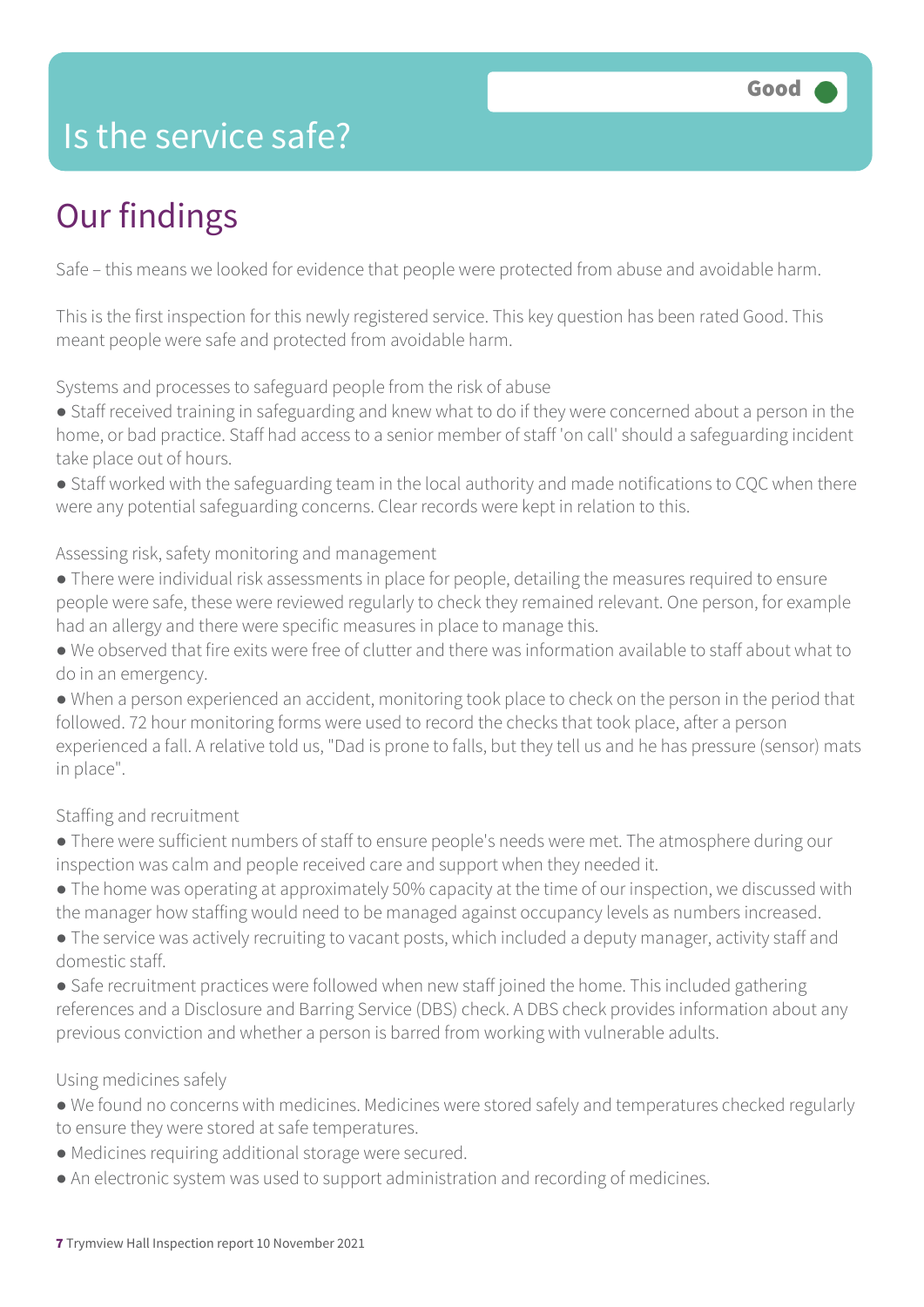● Staff competencies were checked to ensure they were able to administer medicines safely.

Preventing and controlling infection

- We were assured that the provider was preventing visitors from catching and spreading infections.
- We were assured that the provider was meeting shielding and social distancing rules.
- We were assured that the provider was admitting people safely to the service.
- We were assured that the provider was using PPE effectively and safely. We did feedback that on occasion we observed staff with masks that had slipped or weren't fitted securely.
- We were assured that the provider was accessing testing for people using the service and staff.

● We were assured that the provider was promoting safety through the layout and hygiene practices of the premises.

● We were assured that the provider was making sure infection outbreaks can be effectively prevented or managed.

● We were assured that the provider's infection prevention and control policy was up to date.

● We were assured the provider was facilitating visits for people living in the home in accordance with the current guidance.

#### Learning lessons when things go wrong

● There was a system in place to record accidents and incidents. These were analysed on a monthly basis to identify any themes in the kind of incidents occurring. We saw how this led to action being taken when concerns were identified. For example, one person was noted as having increased falls. This led to the person being discussed in clinical meetings and action taken to try and reduce the number of falls occurring.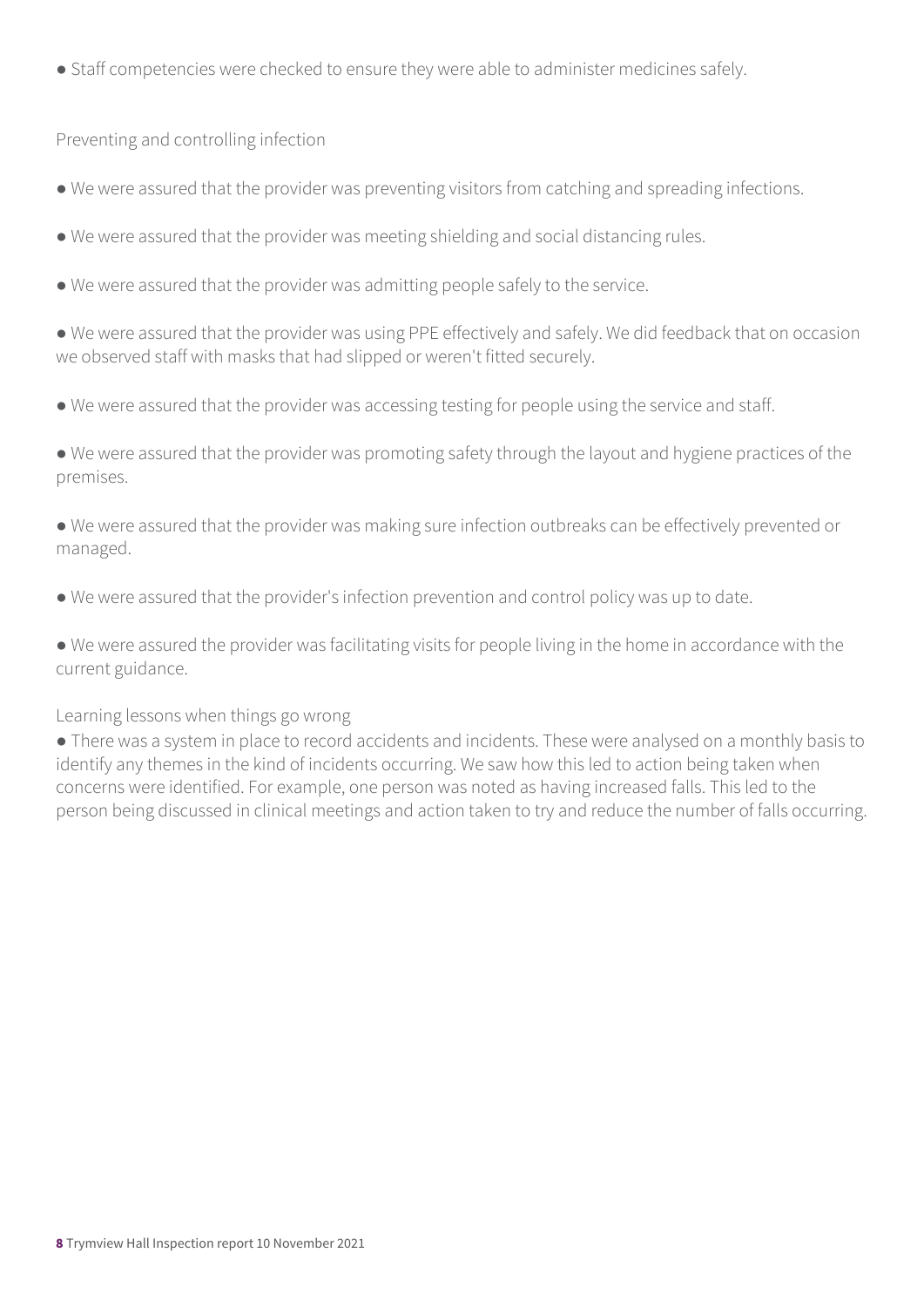### Is the service effective?

## Our findings

Effective – this means we looked for evidence that people's care, treatment and support achieved good outcomes and promoted a good quality of life, based on best available evidence.

This is the first inspection for this newly registered service. This key question has been rated good. This meant people's outcomes were consistently good, and people's feedback confirmed this.

Assessing people's needs and choices; delivering care in line with standards, guidance and the law

● An assessment of people's needs was carried out prior to them living in the home. This helped inform care planning and provided information about the ways in which people wanted to be supported.

Staff support: induction, training, skills and experience

- Staff were positive about their training and support. They told us it met their needs and gave them the skills and knowledge required to carry out their work. One staff member commented that training was "Very good".
- The manager told us that due to some previous disruption in the management arrangements for the home, not all staff were up to date with supervision. This was something they were planning to address.
- New staff had an induction period, in which they had opportunity to shadow more experienced staff and get to know the people they supported.
- There were opportunities for staff to develop and gain new skills. We were told for example about a 'future leader' programme.

Supporting people to eat and drink enough to maintain a balanced diet

- People were supported to eat and drink in accordance with their needs. People were positive about the food served. Comments included, "The food is very good, there is usually a choice of two at lunchtime and sandwiches and a cooked at tea time" and "The food is lovely".
- We spoke with the chef, who had good knowledge of people's dietary needs. They met regularly with staff to ensure they were up to date with people's likes, dislikes and dietary requirements.
- People's needs in relation to nutrition were included in their care plan. One person for example was required to carefully manage their fluid intake and this was outlined in their care plan. We did note that this care plan hadn't been updated when there had been a change in the person's support. This was fed back to the manager.
- $\bullet$  Fluid balance charts were used where there was a need to monitor intake.
- The midday meal was a positive experience. People were given choices and were supported to make a choice by being shown plates. People had plenty to drink and we also noted that people had jugs of water available in their rooms.

Adapting service, design, decoration to meet people's needs

• The home environment was clean, spacious and suited to the needs of people living there. For example, the ground floor had access to a large garden.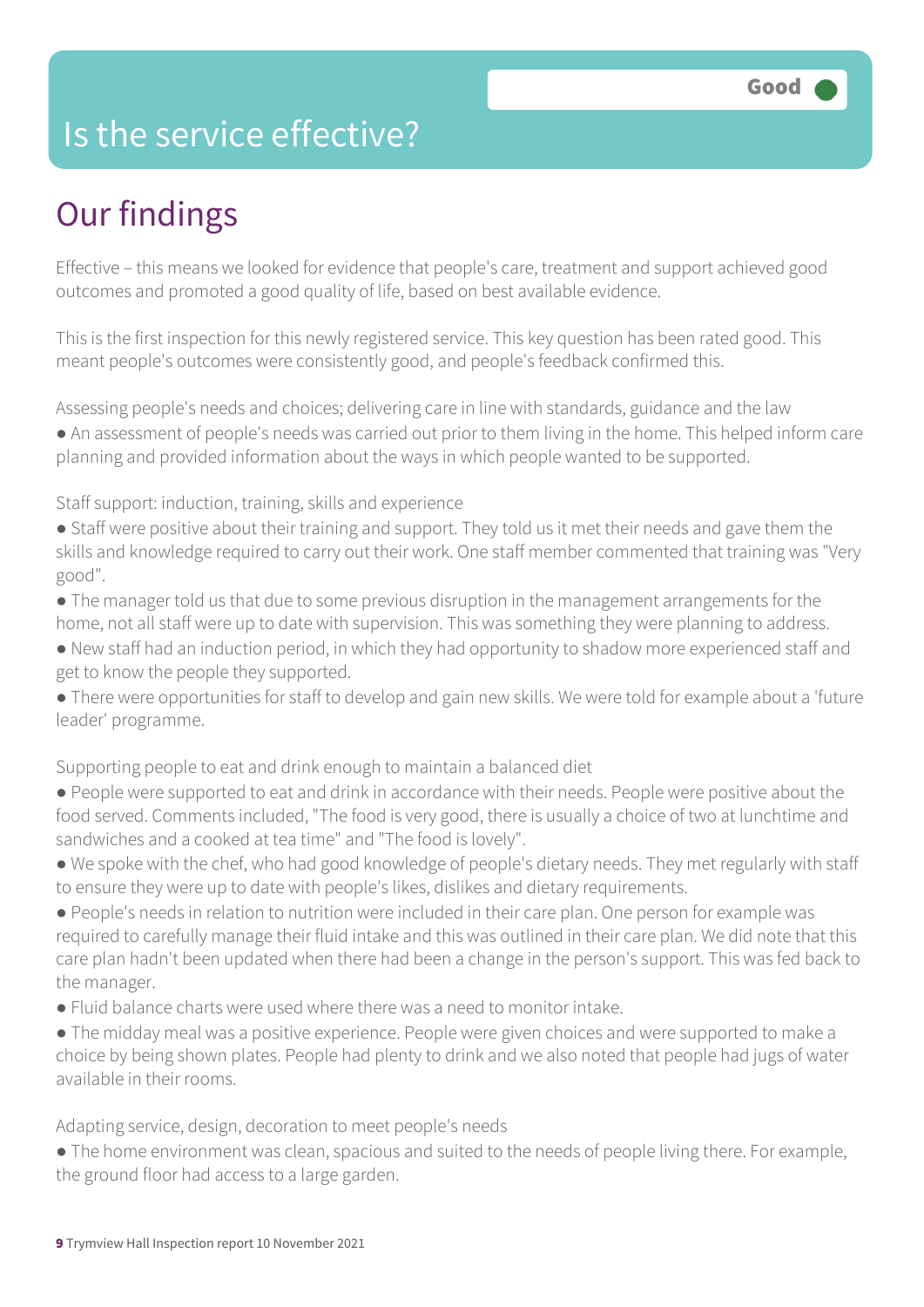- The indoor environment was painted so that people could identify their rooms.
- There were lounges available to encourage people to socialise.

Supporting people to live healthier lives, access healthcare services and support; Staff working with other agencies to provide consistent, effective, timely care

● Staff liaised with healthcare professionals as necessary to ensure people's healthcare needs were met. For example, staff had liaised with the Parkinson's nurse in relation to a person who experienced a number of falls.

Ensuring consent to care and treatment in line with law and guidance

The Mental Capacity Act 2005 (MCA) provides a legal framework for making particular decisions on behalf of people who may lack the mental capacity to do so for themselves. The Act requires that, as far as possible, people make their own decisions and are helped to do so when needed. When they lack mental capacity to take particular decisions, any made on their behalf must be in their best interests and as least restrictive as possible.

People can only be deprived of their liberty to receive care and treatment when this is in their best interests and legally authorised under the MCA.

In care homes, and some hospitals, this is usually through MCA application procedures called the Deprivation of Liberty Safeguards (DoLS).

We checked whether the service was working within the principles of the MCA

- Staff were aware of the principles of the MCA. One member of staff commented, "I ask them if they are happy with what I am doing, if they are not, I won't do it." Another staff member said, "Never assume they don't have capacity unless it is proven… its about the least restrictive option"
- The manager told us four people had authorised DoLS in place and two of these had conditions attached to them.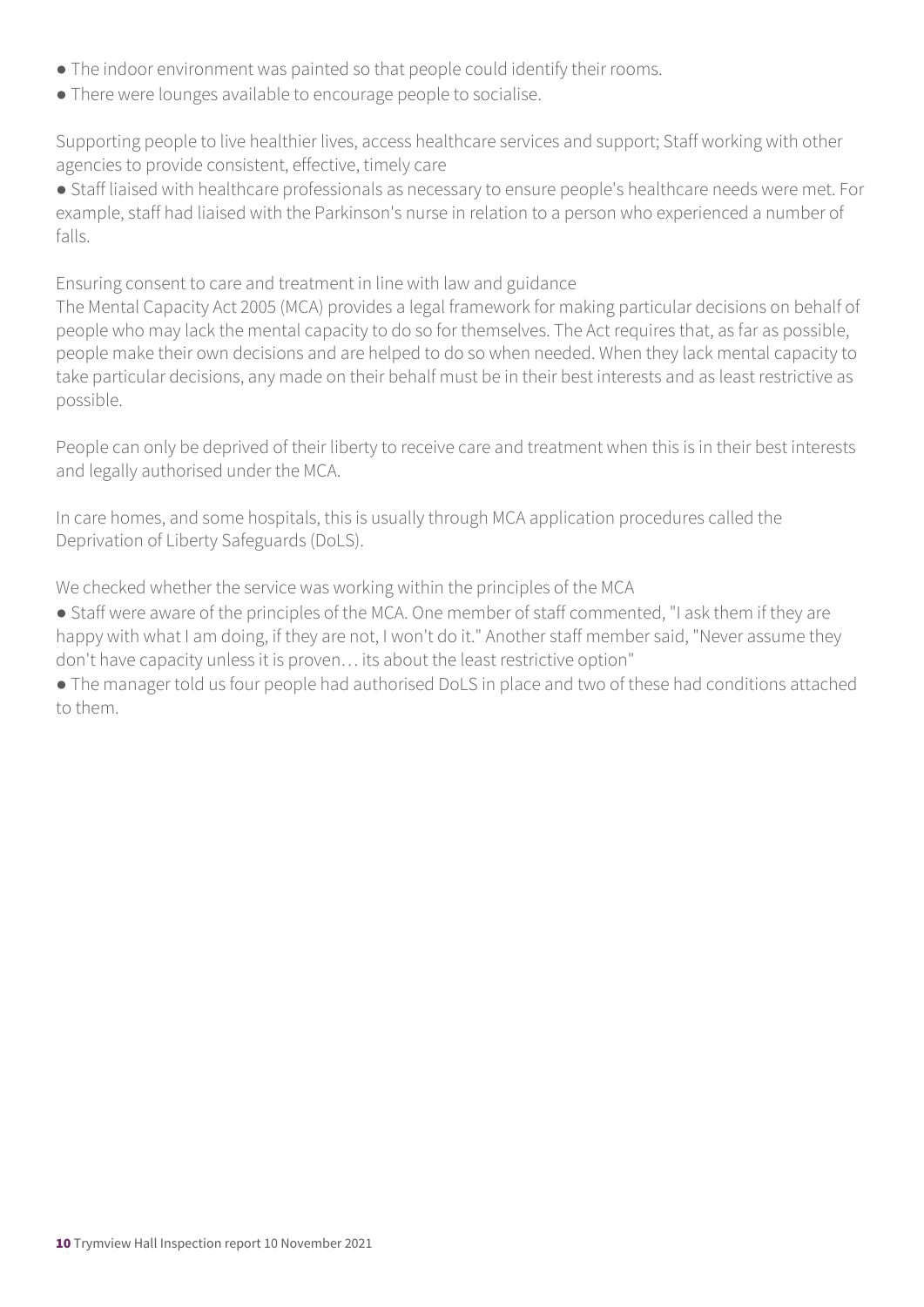### Is the service caring?

### Our findings

Caring – this means we looked for evidence that the service involved people and treated them with compassion, kindness, dignity and respect.

This is the first inspection for this newly registered service. This key question has been rated Good. This meant people were supported and treated with dignity and respect; and involved as partners in their care.

Ensuring people are well treated and supported; respecting equality and diversity

- People and their relatives gave positive feedback about the care they. Comments included, "Staff are very nice", "They have been here since March, they are being really well looked after" and "Staff are friendly, very nice, I have no complaints about that."
- During our inspection we observed and heard positive interactions between staff and people. For example, staff checked with people if they had enough to drink and asked where they wanted to eat their midday meal.
- The manager told us they had spent time on the floor during their first few days in post and had witnessed good care and kind interactions.
- It was clear that staff were dedicated to providing good quality care and support. They had worked tirelessly throughout the pandemic to ensure people continued to receive the care they needed.
- It was clear that staff knew people's personalities very well, describing aspects of their care that were important to them. It was evident that staff were passionate about their work and had genuine affection for the people they supported.

Supporting people to express their views and be involved in making decisions about their care

- As part of our discussion with the new manager, it was clear they understood the importance of keeping people at the centre of the running of the home. They expressed a clear intention to seek people's view and opinions in all areas of the service. Building a programme of activities was a priority for the service and the manager told us this would be in full consultation with people and what they wanted.
- One relative did express the view that they were given good feedback when they requested it but would prefer staff to be more proactive at giving information. We fed this back to the manager.

Respecting and promoting people's privacy, dignity and independence

- Staff understood the importance of encouraging people's independence, one staff commented about a person they supported, "I encourage her, she can make her own cup of tea".
- People were treated with dignity and respect. Staff commented, "We knock on doors, we cover people when we do personal care, we treat them as if they are one of our family".
- Some people had a preference for the gender of member of staff supporting them. Staff were aware of this and respected their choice.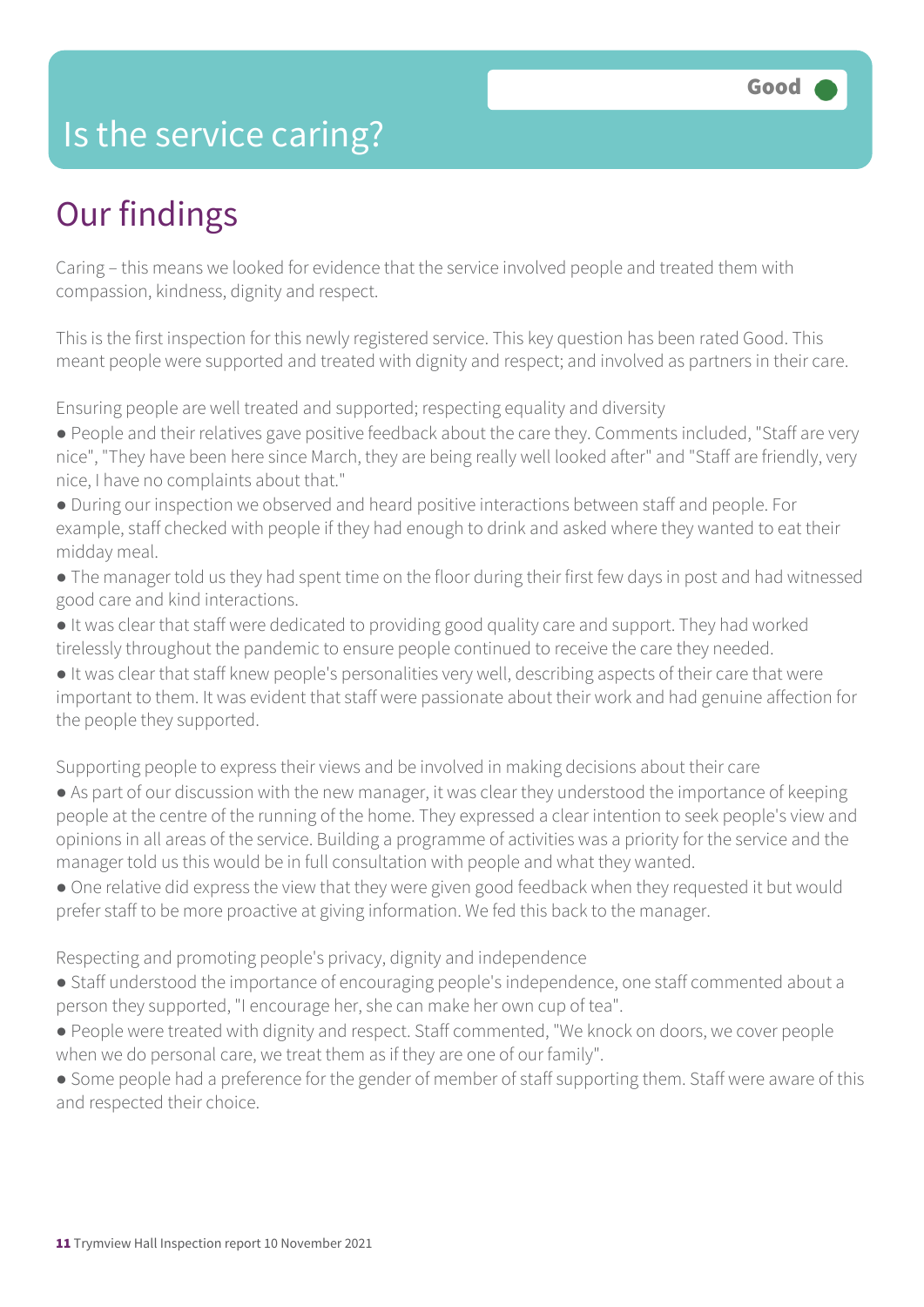### Is the service responsive?

# Our findings

Responsive – this means we looked for evidence that the service met people's needs. This is the first inspection for this newly registered service. This key question has been rated good. This meant people's needs were met through good organisation and delivery.

Planning personalised care to ensure people have choice and control and to meet their needs and preferences

● People and their relatives were involved in creating their own care plans and discussing their support needs.

● Support plans covered a range of people's needs, including for example moving and handling needs, oral hygiene and nutrition.

- Plans were reviewed regularly and updated when necessary if there was a change in a person's needs.
- People had information about their previous history included in their care documentation. This helped staff provide personalised care. One member of staff commented, "knowing their life history shapes how you care for them".

● It was evident that staff knew people well and understood what was important to them. One member of staff for example told us about a person who liked a particular drink; they told us they made this drink for them each shift.

#### Meeting people's communication needs

Since 2016 onwards all organisations that provide publicly funded adult social care are legally required to follow the Accessible Information Standard (AIS). The standard was introduced to make sure people are given information in a way they can understand. The standard applies to all people with a disability, impairment or sensory loss and in some circumstances to their carers.

● Staff understood people's communication needs and information was provided in a suitable format.

Supporting people to develop and maintain relationships to avoid social isolation; support to follow interests and to take part in activities that are socially and culturally relevant to them

- People were supported to stay in contact with relatives and loved ones in accordance with guidelines set out as part of the pandemic.
- The manager told us activities were a priority for them to improve; they told us they would involve people in deciding the kind of activities and entertainment they would like to have in place. One person commented, "Everyday I go for a little walk in the garden'".

Improving care quality in response to complaints or concerns

- A record of complaints was kept. We saw that an initial response letter was sent setting out timescales for a full response and then a further letter was sent on completion of the investigation.
- There was information on display in the home about how to make a complaint.

#### End of life care and support

● People's end of life wishes and needs were discussed with them and outlined in a care plan. This included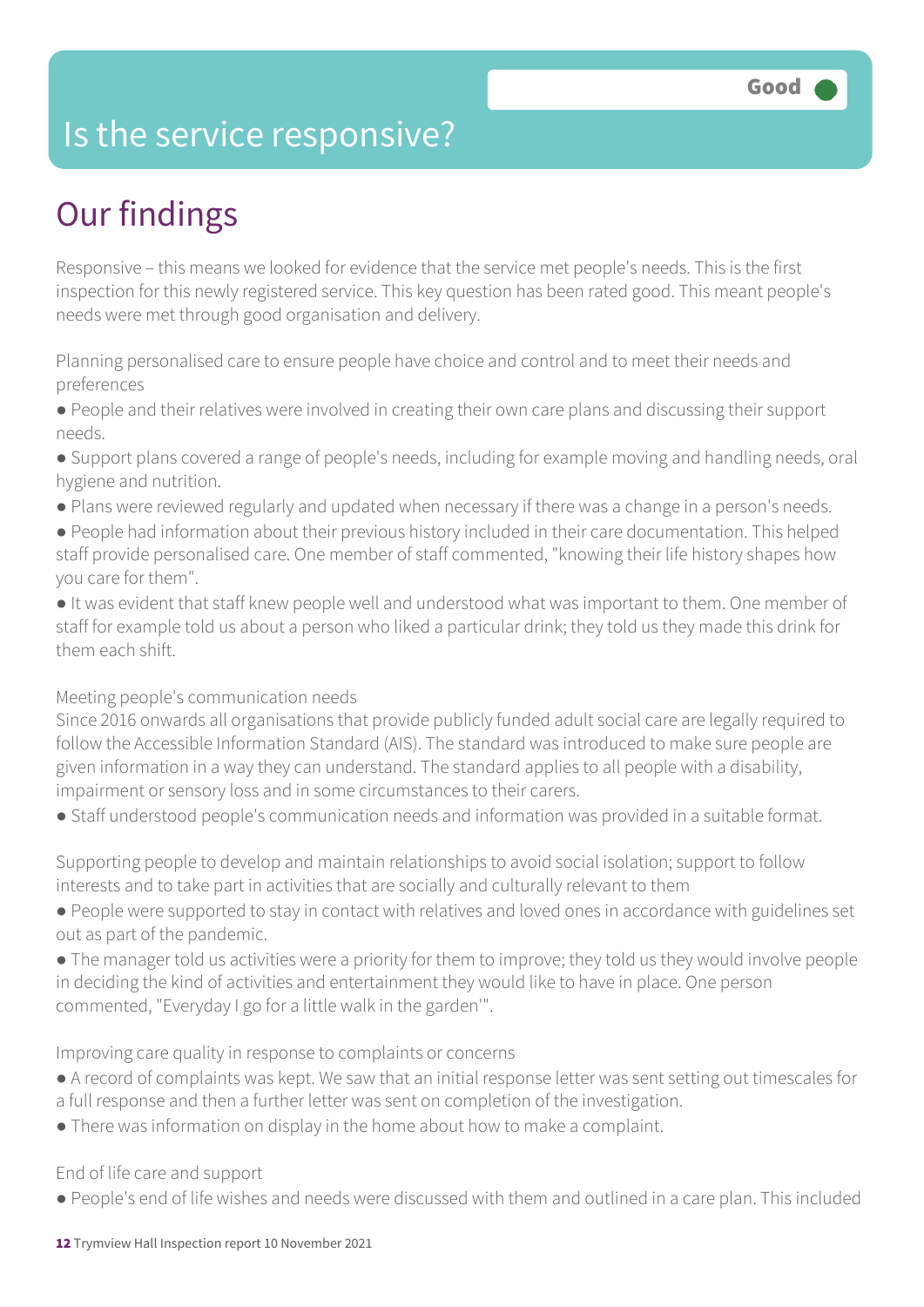any spiritual/religious beliefs and any treatments the person wished to have or would decline.

● Staff had good knowledge of end of life care, for example when to involve other healthcare professionals and use of anticipatory medicines.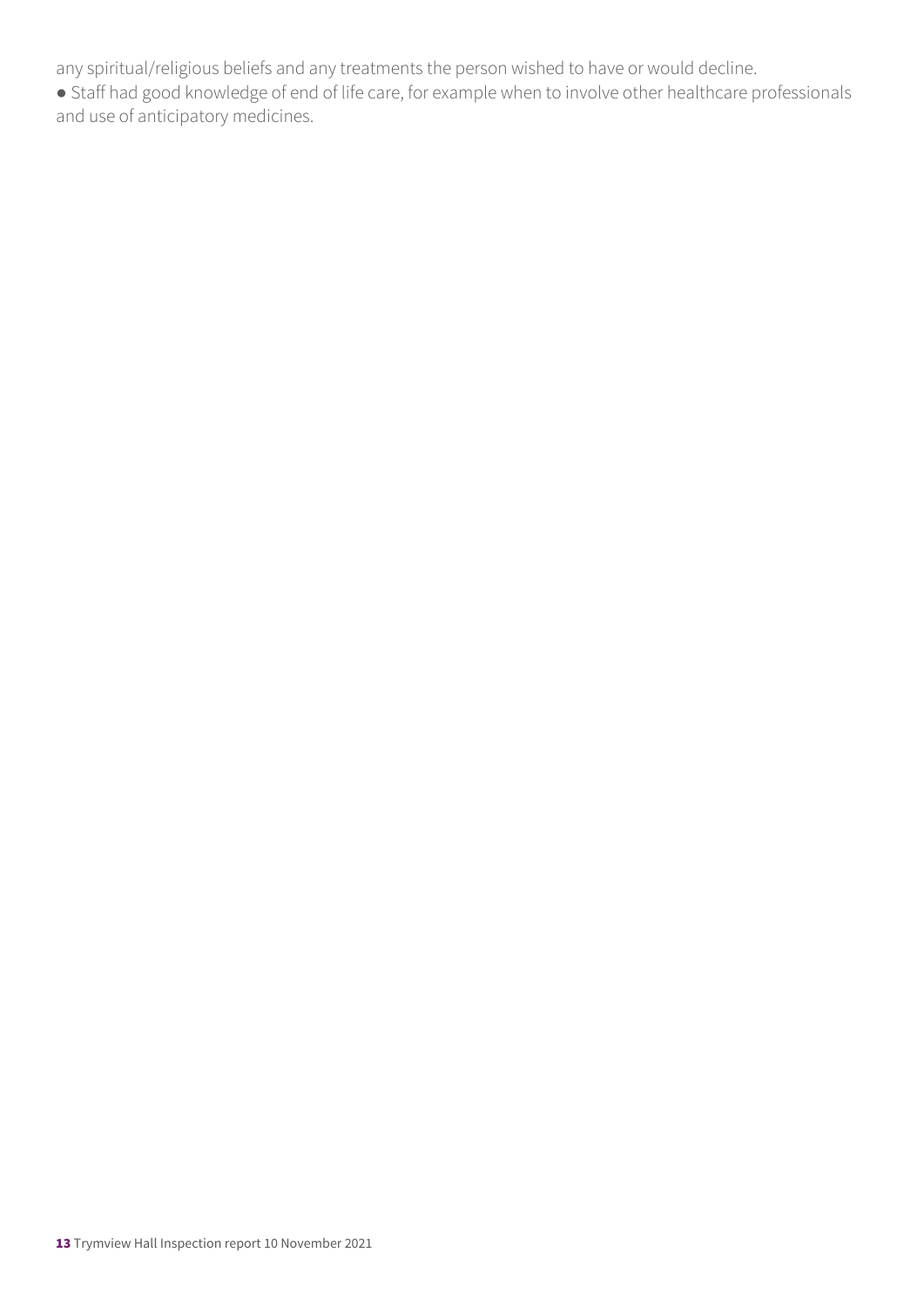### Is the service well-led?

# Our findings

Well-led – this means we looked for evidence that service leadership, management and governance assured high-quality, person-centred care; supported learning and innovation; and promoted an open, fair culture.

This is the first inspection for this newly registered service. This key question has been rated good. This meant the service was consistently managed and well-led. Leaders and the culture they created promoted high-quality, person-centred care.

Managers and staff being clear about their roles, and understanding quality performance, risks and regulatory requirements

● There was an electronic system in place for recording information and care plans. Information was also kept in paper files. We did find some discrepancies between the two and some difficulty finding the information we required. For example, in one person's file we saw a photo of a wound but there was no accompanying information to give context or explanation. On further investigation, this information was available on electronic recording systems. For another person, in their paper file, it was recorded that their fluid intake needed to be monitored carefully and that the person had capacity to do this for themselves. In discussing this with staff, it was evident that this person's needs had changed but information in their care records hadn't been updated to reflect this. We fed back our findings in relation to records, to the manager and regional director.

We recommend a review of recording systems to ensure they are updated as required and all information is easily accessible.

- There were systems and processes in place to monitor the quality and safety of the service. For example, we saw that matters relating to health and safety were checked and discussed in meetings. People who had experienced falls were discussed and action taken as appropriate. Other audits such as medicine and documentation audits also took place. These generated action plans to drive improvement.
- The regional director for the home had regular contact with the service to check on performance.

Promoting a positive culture that is person-centred, open, inclusive and empowering, which achieves good outcomes for people; Engaging and involving people using the service, the public and staff, fully considering their equality characteristics

- The manager and staff had a strong person centred approach to their work. They talked about including people in decisions about the home and keeping them at the centre of planning care.
- Staff told us that working through the pandemic had been difficult and at times they had not felt supported by senior staff. However, there was a sense that morale was improving and staff were working well together. One member of staff said morale was, "Not too bad, I don't mind coming to work, it's a lovely building and a great staff team. We have a relief manager she is happy, smiling and she communicates".

● Newsletters were produced to keep people and their families up to date with what was going on in the service. The manager also told us they wished to start a resident forum as a means of engaging people and including them in the running of the service.